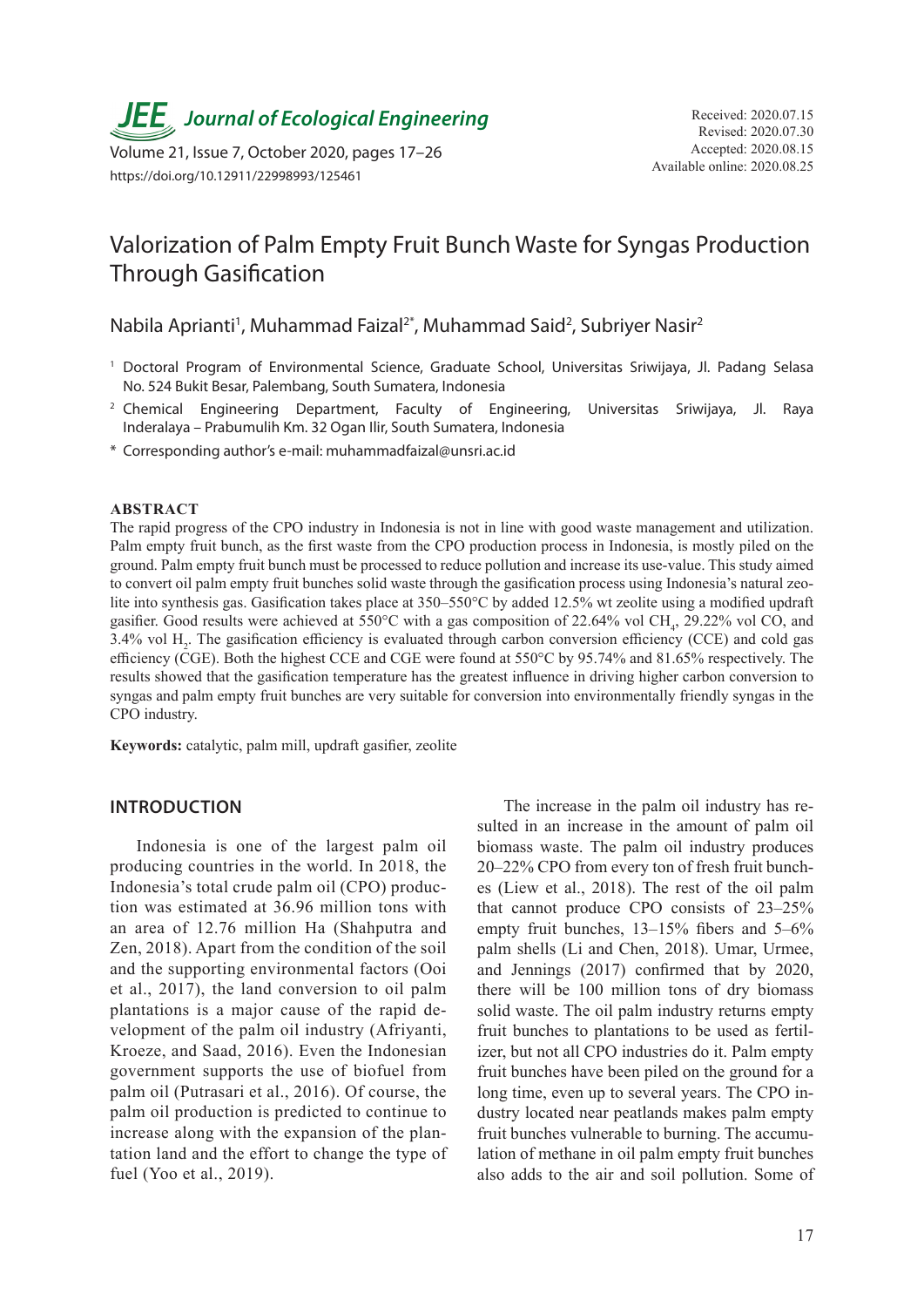industry is used palm empty fruit bunch as boiler fuel (You et al., 2017) . However, direct combustion to heat the boiler will release the greenhouse gases into the air (Kodir et al., 2017).

A large amount of biomass can be utilized as a source of renewable energy (Faizal, 2017; Amrullah and Matsumura, 2018). Various conversion methods have been developed to utilize CPO industry biomass waste, especially palm empty fruit bunches (PEFB). Gasification is one method of the thermochemical conversion process that converts raw materials into energy in the form of a gas called syngas (Soria-Verdugo et al., 2019) . Gasification has the potential to solve several problems at once, namely the energy crisis, biomass waste management and greenhouse gas emission. The advantage of converting biomass through gasification is to produce synthesis gas that can be used as fuel to drive generators to produce electricity (Patra and Sheth, 2015), produce less  $CO_2$  (Umeda et al., 2019), and can use biomass in various forms both dry and wet (Zhang et al., 2019). The gasified gas consists of the main composition of CO,  $H_2$ , CH<sub>4</sub> and small amount of  $CO<sub>2</sub>$  (Hossain, 2018). However, the research on using palm empty fruit bunches as raw material to produce synthesis gas is still limited (Mahlia et al., 2019).

The gasification of oil palm empty fruit bunches that has been done before using supercritical water and POME by Sivasangar et al. (Sivasangar et al., 2015) which shows an increase in hydrogen along with reaction time. The gasification of oil palm empty fruit bunches using steam gasification medium was carried out by Li and Chen (2018) who stated that the  $H_2$ /CO ratio was influenced by temperature. Co-gasification involving oil palm empty fruit bunches with biochar from oil palm empty fruit bunches was carried out by Monir et al. (2018) at high temperature and pressure. The result, CO is the highest gas in syngas but there is still  $CO_2$  which is quite high.

The syngas produced in previous studies still contains  $CO<sub>2</sub>$ . Even in small amounts, the ability to burn the synthesis gas will decrease (Sarafraz et al., 2019) so it still has to be separated. The separation of  $CO<sub>2</sub>$  using a series of equipment will increase production costs. Now, several studies have been carried out to improve the quality of synthesis gas, including the use of catalysts (Zhou et al., 2019), mixing other raw materials (Monir et al., 2018; Cabuk et al., 2019)], gasifier selection and modification (Sazali, Al-attab, and

Zainal, 2019), selection of the gasification medium (Shayan, Zare, and Mirzaee, 2018), and gas purification (Zhang et al., 2018).

In this study, the use of catalysts was chosen to improve the quality of gasification. Indonesia has abundant alumina-based catalysts. Natural zeolite has been widely used as a catalyst in pyrolysis (Gurevich, Bonelli, and Cukierman, 2017; Miandad et al., 2017) and cracking (Sihombing et al., 2020), but has not been popular for the gasification process. However, the use Indonesian natural zeolite to produce synthesis gas through gasification from palm oil biomass waste has never been done. The purpose of this research was to convert palm empty fruit bunch into syngas through catalytic gasification.

# **MATERIALS AND METHOD**

#### **Raw materials and catalyst preparation**

Palm empty fruit bunches (PEFBs) were gathered from one of the palm oil mills in South Sumatera, Indonesia. The PEFB produced as byproduct from the CPO process after the fresh bunches were removed. The PEFBs were manually chopped into a part of the pieces. The PEFB had approximately 70% moisture in all around bunches. The PEFBs were dried first under the sun until the water content decreased by about 50–60%. Then, the remainder was dried at 105°C for 2 hours in oven. Finally, the size of PEBs was less than 5 cm.

Zeolite was obtained as natural zeolite from district of Sarolangun, Jambi, Indonesia. Zeolite in a granular form was used as catalyst for gasification process. The preparation of zeolite was performed by thermal activation at 400°C for 3 hours using thermolyne benchtop muffle furnace (Thermo scientific thermolyne F48050–33) before directly used in gasifier.

# **Materials characterization**

The palm empty fruit bunch samples were characterized by proximate and ultimate analysis (the as-received) refers to a standard test method (ASTM D) using a thermogravimetric analyzer (Shimadzu TGA-50). In turn, the natural zeolite (NZ) was characterized by X-Ray diffraction (XRD) and Fourier Transfrom Infra-Red (FTIR) called natural zeolite thermal activated (NZTA).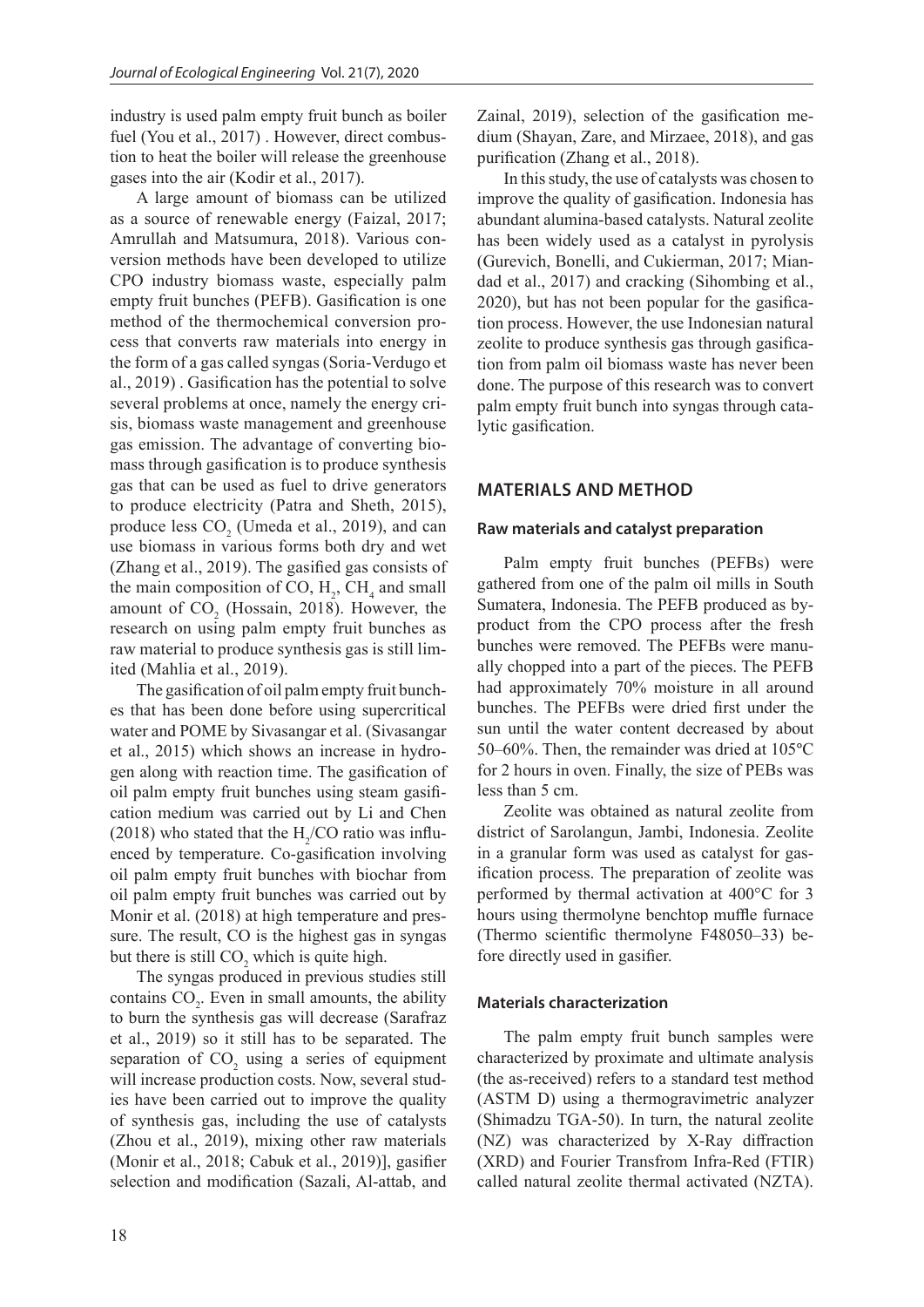The analysis of XRD was performed using the Rigaku Miniflex 600 X-Ray diffractometer with CuK radiation at 30 kV and 10 mA. The analysis was measured with speed of scanning 10°/ min and recorded at 2 theta range about 5 to 80°. The XRD analysis aimed to analyze the structure properties of zeolite as one of type clay mineral. The FTIR analysis was conducted in order to identify the functional group of the zeolite by using a FTIR Spectrometer (Thermo Scientific Nicolet iS10 FT-IR Spectrometer). The sample was run from wavenumber 400 to 4000 cm-1.

### **Gasification process and apparatus**

The catalytic gasification of PEFB was carried out in the modified updraft gasifier (Figure 1) using air as the gasifying agent. In the updraft gasifier, the raw material is fed from the top of the gasifier, while the gasification agent is fed at the bottom of the gasifier. The main components of the gasifier include the reaction chamber, heating system, electric motor and mixer which are connected to the clutch drive and speed controller, condenser and water cooler, and the gasification gas discharge system. The gasification reactor is made of stainless steel (SUS316). The gasifier was set at low temperature  $400^{\circ}$ C,  $450^{\circ}$ C,  $500^{\circ}$ C,  $850^{\circ}$ C,  $850^{\circ}$ C,  $850^{\circ}$ C,  $850^{\circ}$ C,  $850^{\circ}$ C,  $850^{\circ}$ C,  $850^{\circ}$ C,  $850^{\circ}$ C,  $850^{\circ}$ C,  $850^{\circ}$ C,  $850^{\circ}$ C,  $850^{\circ}$ C,  $850^{\circ}$ C,  $8$ and 550°C. The sample was taken at each temperature. The gas product came out the gasifier was analyzed by using Gas Chromatography (Shi- $\times 0.0041868$ madzu GC-2014) in order to identify the composition of the gases.

The PEFB was first fed into the gasifier (R-01) through the feeding hopper (FH-01). The temperature of the gasifier is adjusted as desired. The reactor is equipped with a nozzle heater. During the experiment, the temperature was measured with a K-type thermocouple equipped with a stainless steel probe sensor. The temperature of the biomass sample can be controlled by the system through a control panel (CP-01). After the condition is reached, air is flowed using a blower (F-01). The reaction lasts up to 30 minutes until the gas was produced and flowed first through a cooling system consisting of a condenser (CD-01), a water pump (P-01), and a cooling water reservoir (CW-01) as a supply for the condenser. The gas product flow was separated by flash tanks (FT-01). The outgoing gas at the top was then collected by means of a gas sampling bag (GB-01). The liquid product which is suspected as a by-product in the form of tar was accommodated in a separate tube (LC-01).

#### **Analysis**

The high heating value (HHV) and low heating value (LHV) of the syngas were calculated with Eq. (1) and (2) (Monir et al., 2018).

$$
LHV_{gas} = (30 \times CO + 25.7 \times H_2 + 85.4 \times CH_4)
$$
  
× 0.0042 (1)

$$
HHV_{gas} = (H_2 \times 30,52 + CO \times 30,18 + CH_4 \times 95)
$$
  
× 0.0041868 (2)

In turn, the carbon conversion efficiency (CCE) and cold gas efficiency (CGE) were calculated with Eq (3) and (4) (Chew et al., 2020).

$$
\text{CCE } (\%) = \frac{\% \text{C}_{\text{gas}}}{\% \text{C}_{\text{biomass}}} \times 100 \tag{3}
$$



**Figure 1.** Schematic diagram of PEFB gasification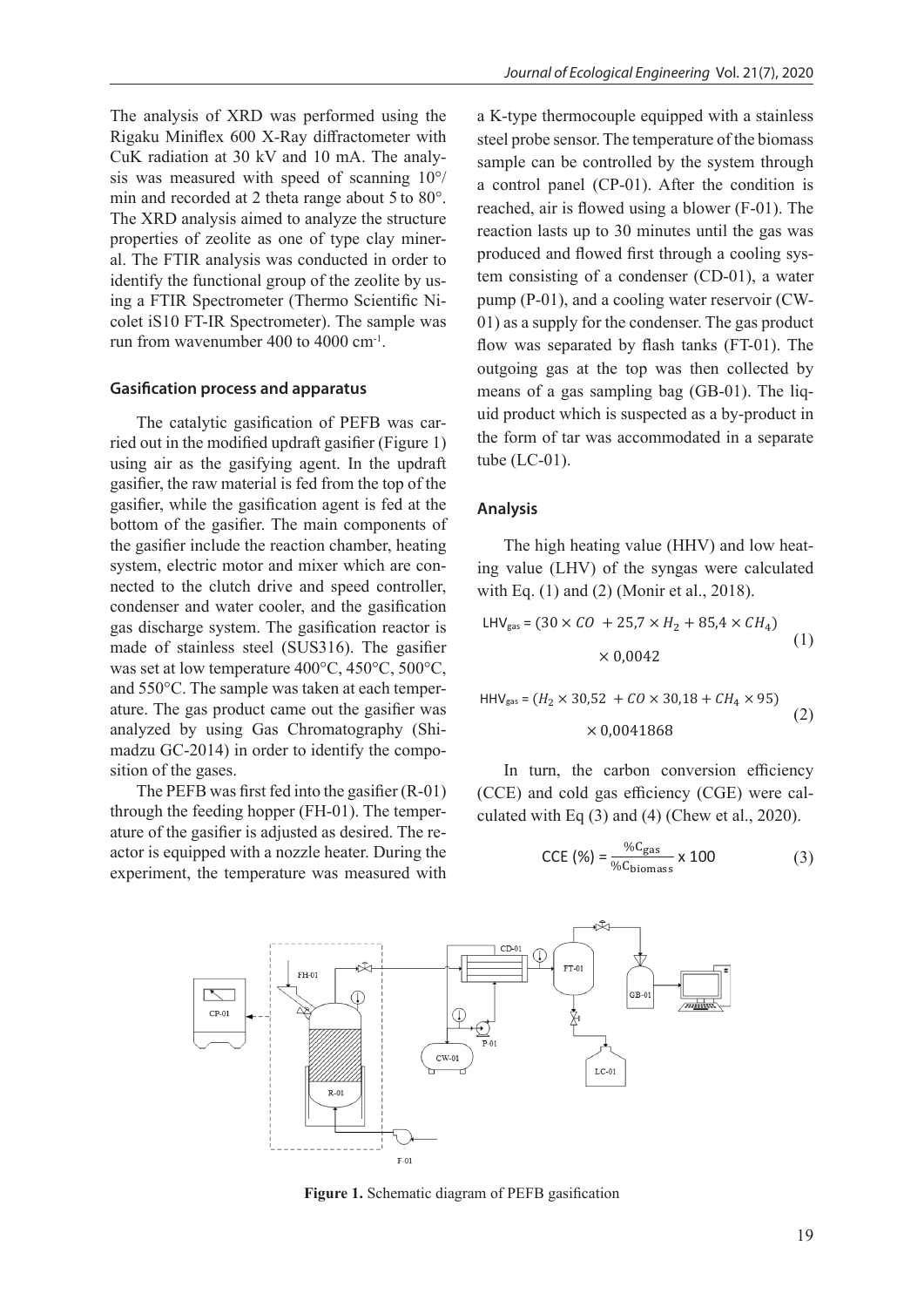$$
CGE (\%) = \frac{LHV_{gas}}{LHV_{biomass}} \times 100
$$
 (4)

# **RESULTS AND DISCUSSION**

# **PEFB characterizations**

The characteristics of PEFB are known through proximate and ultimate analysis (Table 1). As a comparison, the results of the characterization of PEFB were compared with the results with other palm oil solid waste such as palm kernel shells (PKS) and palm oil mesocarp fibers (PMF) from previous studies. The PEFB volatile matter in this study showed a lower value than the previous research on PEFB and other palm oil solid wastes. Volatile matter in biomass tends to be higher than coal which makes the conversion to gas easier.

Wet biomass requires a longer residence time and more energy for drying before the gasification stage. The moisture content of the raw material increases due to a decrease in temperature in the oxidation zone, so that the overall gasification efficiency decreases resulting in low hydrocarbon conversion from the pyrolysis zone. In water gas shift reaction and steam formation, the moisture from raw materials is needed to produce high syngas products. The PEFB from this study showed the highest ash content, especially compared to PMF. High ash content can reduce the heating value of biomass, because it reduces the percentage of fixed carbon content in biomass. Fixed carbon depends on the water content, ash content, and volatile matter content of raw materials. If the water content, ash content, and volatile matter level becomes lower, then the bound carbon content will be higher and the heating value will also increase. Compared to the PEFB from previous studies, fixed carbon from PEFB in this study was higher at 21.63%.

On the basis of the ultimate analysis, PEFB has oxygen, carbon, hydrogen, nitrogen, and sulfur content of 29.65%, 42.12%, 3.77%, 0.16%, and 0.06% respectively. Compared to other palm oil waste, PEFB in this study has the lowest oxygen and carbon content. This result has a negative impact on HHV because of higher oxygen concentrations (carbon-oxygen bonds are likely to reduce the calorific value of PEFB. The sulfur content in the PEFB in this study is much lower than the PEFB in previous studies. Because nitrogen and sulfur are in small amounts, then overall PEFB can be considered environmentally friendly. The ratios of H/C and O/C of PEFB in this study are 1.07 and 0.63, respectively. The molecular formula of PEFB based on the main atom can be written as  $\text{CH}_{1.07}\text{O}_{0.63}$ , PEFB has HHV 16.47 MJ/kg, a slightly lower value than reported in the literature for wood (Pino, Buitrago-Sierra, and López, 2019; Chang et al., 2018; Khanday, Kabir, and Hameed, 2016), but the value is consistent with higher oxygen and lower carbon content in PEFB, although the heating value PEFB is small compared to the calorific value of coal, PEFB is still a potential solid fuel to produce renewable energy.

| Table 1. Characterization of palm oil solid waste |  |
|---------------------------------------------------|--|
|---------------------------------------------------|--|

| Properties               | <b>PEFB</b><br>(this research) | <b>PEFB</b><br>(Pino, Buitrago-Sierra,<br>and López, 2019) | <b>PKS</b> | <b>PMF</b><br>(Chang et al., 2018) (Khanday et al., 2016) |  |  |  |
|--------------------------|--------------------------------|------------------------------------------------------------|------------|-----------------------------------------------------------|--|--|--|
| Proximate analysis (%wt) |                                |                                                            |            |                                                           |  |  |  |
| Ash content              | 15.31                          | 3.1                                                        | 2.25       |                                                           |  |  |  |
| Volatile matter          | 54.13                          | 76                                                         | 74.61      | 67                                                        |  |  |  |
| Fixed carbon             | 21.63                          | 17                                                         | 23.14      | 28                                                        |  |  |  |
| Calorific value (MJ/kg)  | 16.47                          | 19                                                         | 20.14      | 17                                                        |  |  |  |
| Ultimate analysis (%wt)  |                                |                                                            |            |                                                           |  |  |  |
| Carbon                   | 42.12                          | 48                                                         | 49.50      | 45                                                        |  |  |  |
| Hydrogen                 | 3.77                           | 6.7                                                        | 5.90       | 11                                                        |  |  |  |
| Nitrogen                 | 0.16                           | 1.0                                                        | 0.47       |                                                           |  |  |  |
| Oxygen                   | 29.65                          | 44                                                         | 42.30      | 42                                                        |  |  |  |
| Sulphur                  | 0.06                           | 0.34                                                       | 0.03       | 1                                                         |  |  |  |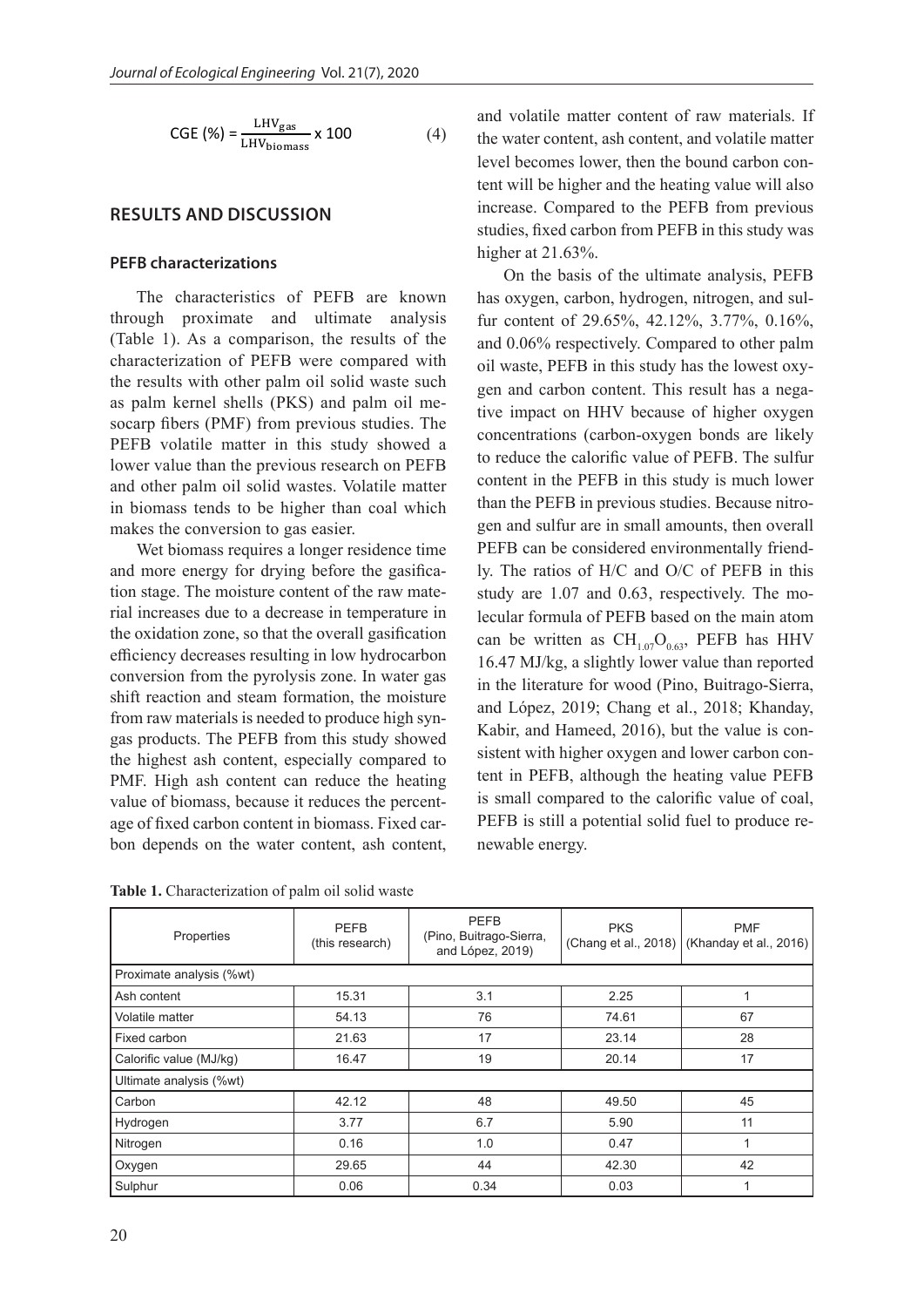

**Figure 2.** XRD pattern of NZ and NZTA

#### **Zeolite characterization**

XRD is an analysis technique used to determine the change of the layer space in clay mineral. The XRD analysis in this study was performed in order to assign the crystal structure of the natural zeolite and thermal activated zeolite. Figure 2 showed the XRD pattern of natural zeolite and thermal activated zeolite recorded from 5–80°. On the basis of the results of the work (Nizami et al., 2016), in the range of peak 20° to 30° recorded at 2θ there is an indication of zeolite from alumina silicate mineral in the presence of other elements such as Mg, Fe and Na, etc. (Naghizadeh et al., 2017). After thermal activation, the natural zeolite showed significant changes from the XRD patterns. At peaks of 20° to 40°, peak alignment has occurred. This is thought to be due to the loss of several compounds during the activation. At peak  $16-28^\circ$ , the presence of  $SiO_2$  compounds was indicated (Ates and Akgül, 2016). At peak

30.71°, there was dolomite recorded, while at peak 22.77 ° referred to clinoptilolite compounds (Saraya and Thabet, 2018). Some peaks were lost and new peaks appeared after thermal activation. The smectite phase appeared, namely quartz at peak 26.30° while clinoptilolite remained and the peak indicated dolomite reduced.

The FTIR spectra of natural zeolite and thermal activated zeolite are shown in Figure 3 to identify the change of functional groups after thermal activation. The main band of natural zeolite showed in  $1002.79$  cm<sup>-1</sup> which refers to vibrations of Si-O-Si and Si-O-Al (Nizami et al., 2016). The band at  $1635 \text{ cm}^{-1}$  indicated the presence of water molecule in zeolite (Nikolov, Nugteren, and Rostovsky, 2020). In the range of the bands  $500-551$  cm<sup>-1</sup>, it can be assigned to the vibrations of different Al-O and Si-O. The band 792.57 cm-1 showed the exchangeable cations due to the pseudocrystallinic vibrations (Ates, 2018). In turn, the band at  $\sim$ 3400 cm<sup>-1</sup> is confirmed to groups of Si-OH and H-O-H, there was hydrogen



**Figure 3.** FTIR spectra of NZ and NZTA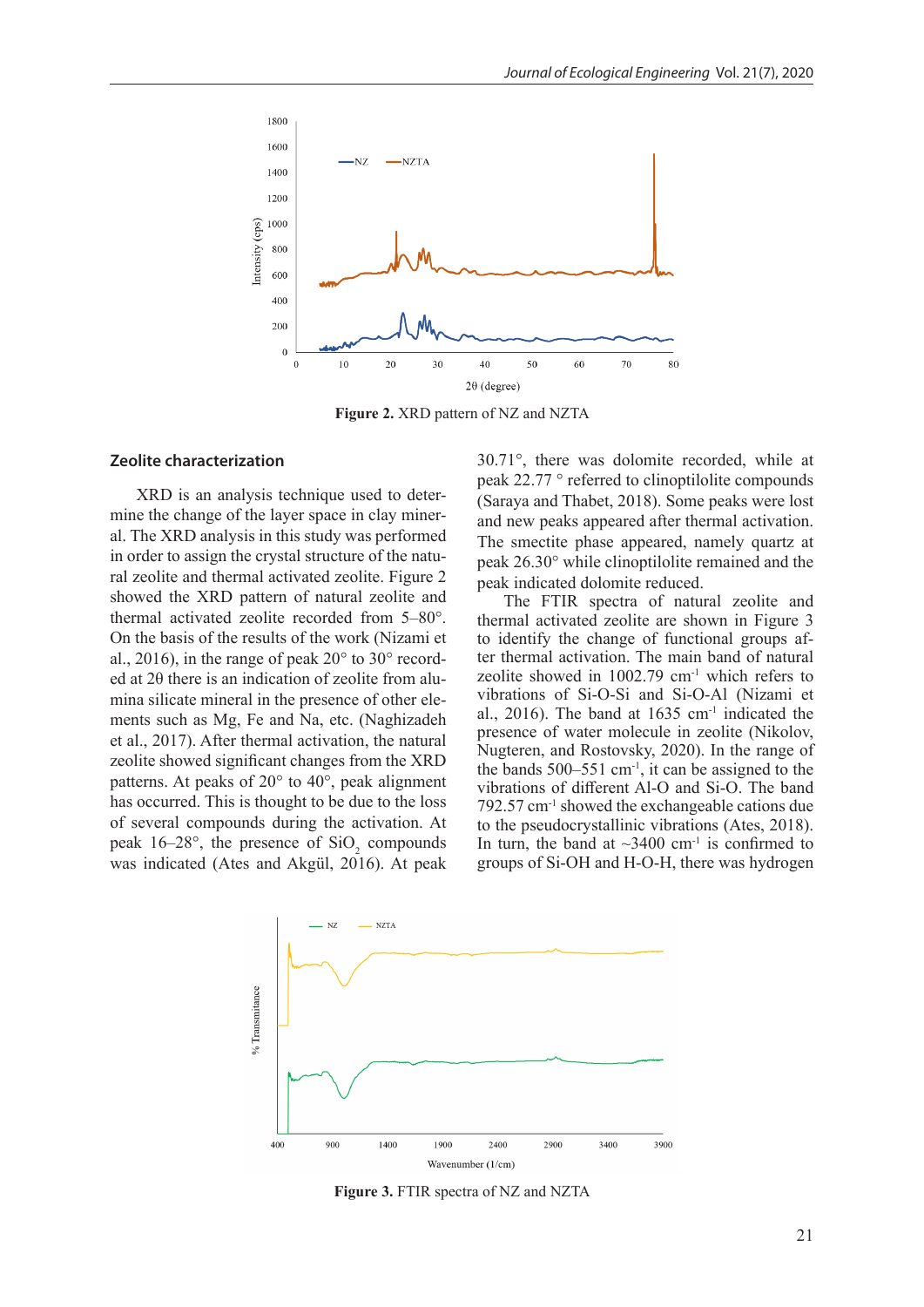bonding of the molecule of water to surface oxygen. After thermal activation on natural zeolite, there were degradations of some groups according to the bands appearing. The band along 700s cm-1 and the band at 3400 cm-1 disappeared from the spectra that are indicated to the loss of exchangeable cations and water molecules during the thermal activation (Ates, 2018).

# **Composition gas affected by temperature and catalyst**

An increased gas composition is generally produced from the gasification process (Figure 4). A greater amount of carbon monoxide is produced from hydrogen and methane. Carbon monoxide is formed from a partial combustion reaction after going through the combustion phase. Carbon reacts with the oxygen supplied at the bottom of the reactor for the combustion process to produce carbon dioxide. The amount of oxygen that has been used is reduced so that it switches to partial combustion to produce carbon monoxide.

The increase in temperature affects the composition of the gas produced. The carbon monoxide content is greater at higher temperatures than hydrogen. Apart from the combustion process, carbon monoxide is formed from the reaction of carbon from feeds with carbon dioxide that has been produced previously from the combustion zone. Carbon monoxide can also form from the reaction of carbon and steam originating from the biomass itself. Palm empty fruit bunches in this study have the water content of up to 70%. Heating before being fed to the gasifier can reduce the water content to 20%. In the drying zone, the water that turns into steam reacts with carbon to produce carbon monoxide, hydrogen and carbon dioxide. The best temperature of the gasification process is based on the composition of the

gas produced at 550°C. Gasification under these conditions produced CH<sub>4</sub>, CO,  $H_2$ , and CO<sub>2</sub> corresponding to 22.64%, 29.22%, 3.4%, and 1.1%, respectively. The gasification in this experiment is included in low-temperature gasification. Increasing the temperature will encourage a reaction to the formation of hydrocarbons which will increase the hydrogen concentration and decrease methane (Anyaoha et al., 2018).

Natural zeolite is used as catalyst in the form of powder. It is used directly together with raw materials. The amount of catalyst was 12.5% of the total biomass. The volume percentage of carbon monoxide and methane tends to increase at 450–550°C. Zeolite increases the amount of syngas by catalytic cracking process. Catalytic cracking is characterized by heavy hydrocarbons contained in PEFB broken down into smaller molecules when using zeolite. The content of  $SiO_2/$  $\text{Al}_2\text{O}_3$  affects the yield of the gas produced specifically in carbon monoxide (Guda and Toghiani, 2016). These compounds play a role in good heat transfer to convert raw materials into gas so that syngas has formed even at low temperatures. The reactivity decreases during the process; therefore, it is more stable and the cation can last longer. Then, it accumulates at the active site of the catalyst which causes the buildup of carbon products. Zeolite and PEFB yield the H<sup>+</sup> ions to be exchanged according to acid-base reactions. When this exchange is neutral, the H atom unites to form hydrogen. In other words, in addition to accelerating the reaction, zeolite as a catalyst also influences the composition of the gas produced by increasing hydrogen. The hydrogen will then react with carbon monoxide as a result of the combustion reaction. The hydrogen reaction producing methane is called the methane reaction.



**Figure 4.** The effect of gasification temperature in the producer gas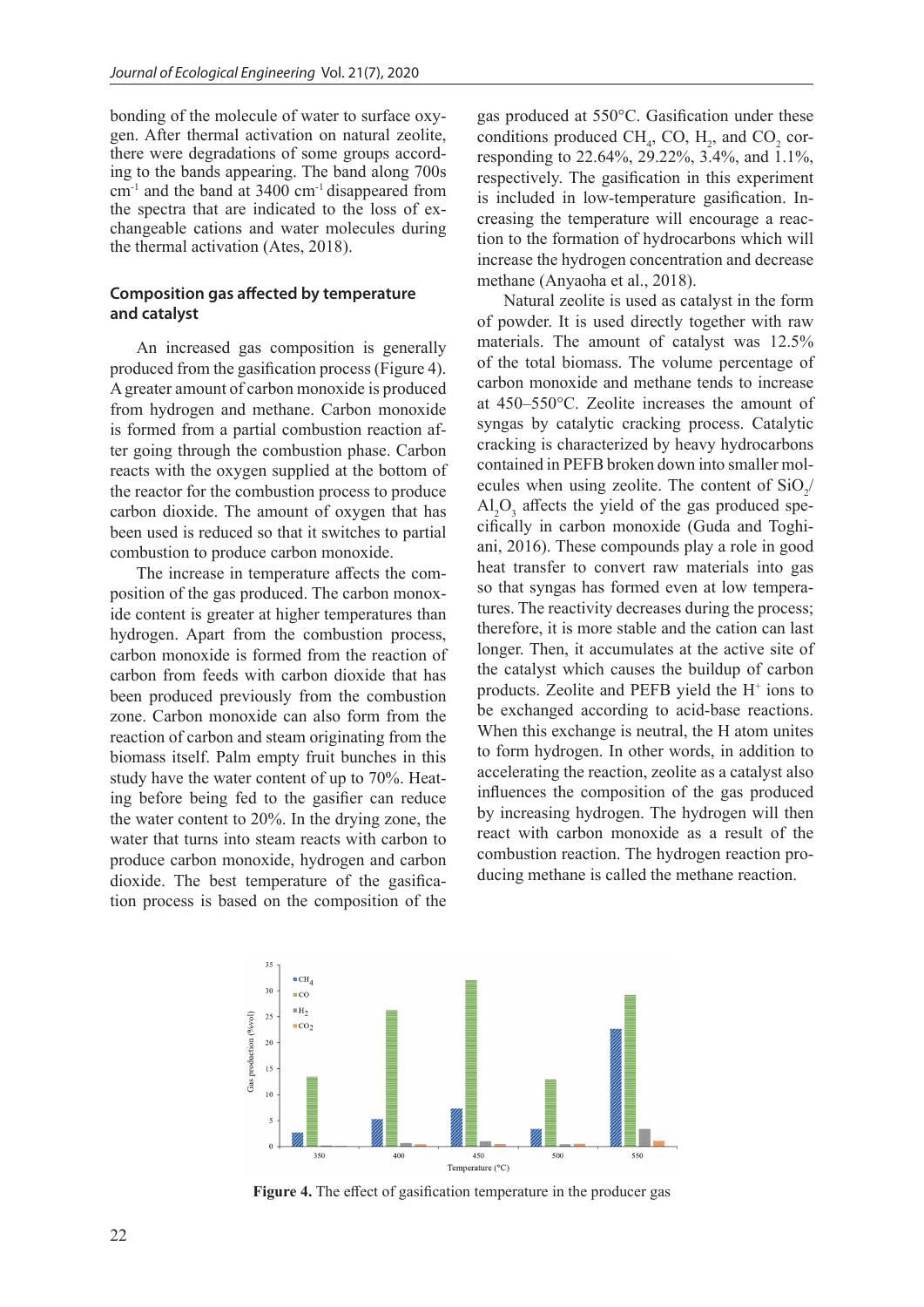### **Combustible ratio**

The combustible gas ratio states the amount of combustible gas produced compared to the gas that cannot be combusted. The non-combustible gases that emerge are  $CO_2$ ,  $O_2$ , and  $N_2$ . The highest ratio was obtained at 550°C which is 3.4 with the dominant gas being methane and carbon monoxide (Figure 5). The lowest ratio was obtained at 350°C, which is suspected because the gasification temperature has not been reached. In the combustion and pyrolysis stages, carbon dioxide is formed from the reaction of carbon from biomass with oxygen as a gasification agent (Chun and Song, 2019). Through this ratio, the syngas quality and gas combustion rate can be seen for the next process. The oxygen at the end of the gas product is a residue from the gasification

agent, as well as nitrogen which is a disadvantage of using this kind of agent.

# **H**<sub>2</sub>/CO ratio

The ratios between  $H_2$  and CO are presented in Figure 6. The highest ratio was obtained at a gasification temperature of 550°C 0.12. This ratio is relatively small but it does not mean that the gas produced contains a lot of carbon dioxide, as stated by Trubetskaya et al. (2019). In our study, the hydrogen produced was 3% vol while carbon monoxide was nearly 30% vol. There is a considerable difference which causes a low ratio, which indicates that the gas which is mostly formed is carbon dioxide (Rozas et al., 2019). The increase in the  $H_2$ /CO ratio is influenced by temperature. At 450°C, the average ratio is 0.5 while at 500°C the ratio is doubled.



**Figure 5.** The effect of gasification temperature in the produced gas



**Figure 6.** Ratio of  $H_2$ /CO in the produced gas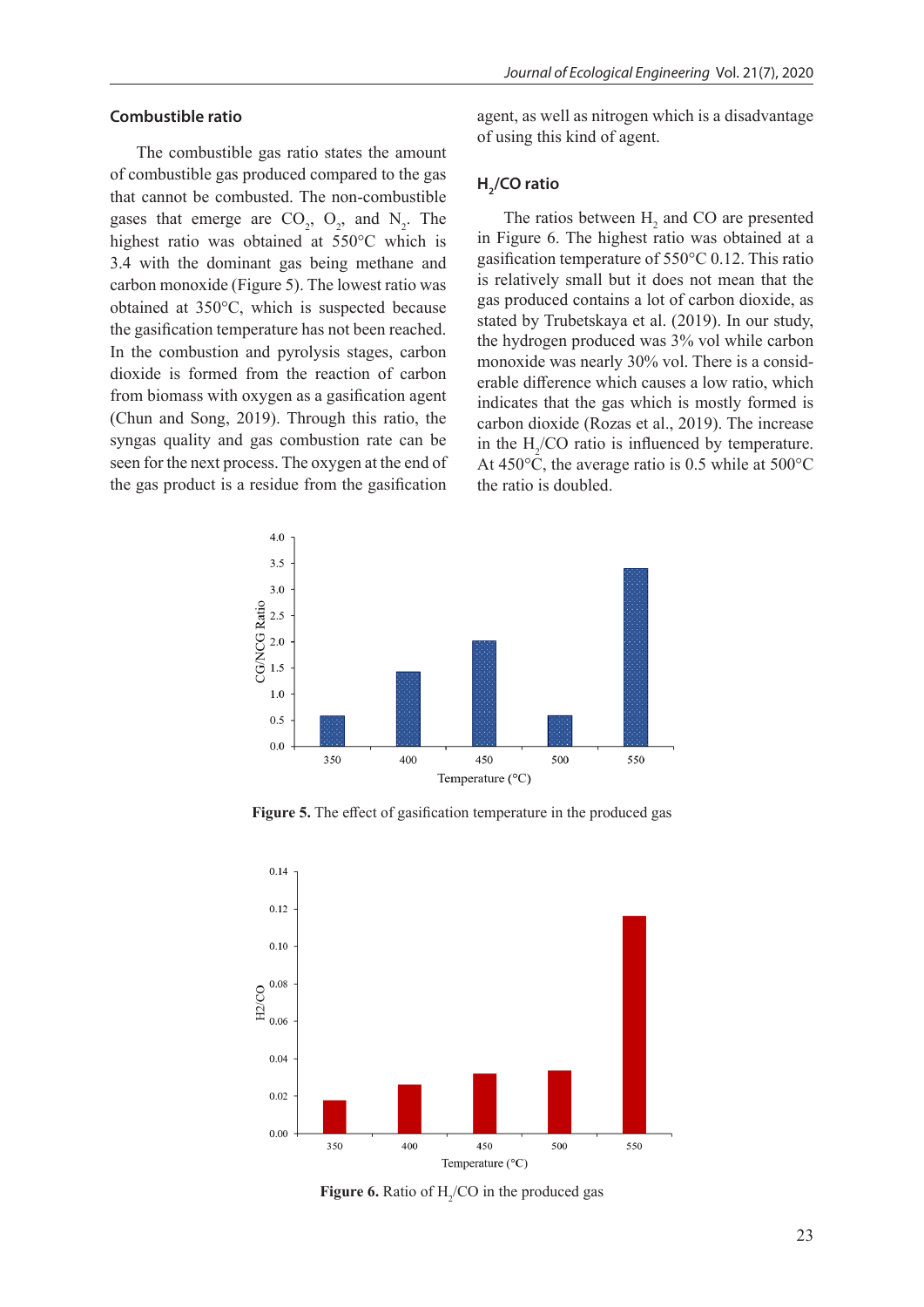| Temperature (°C) | LHV gas $(MJ/Nm^{-3})$ | HHV gas $(MJ/Nm^{-3})$ | CGE(%) | CCE(%) |
|------------------|------------------------|------------------------|--------|--------|
| 350              | 2.69                   | 2.81                   | 18.07  | 38.79  |
| 400              | 5.28                   | 5.51                   | 35.43  | 75.97  |
| 450              | 6.78                   | 7.10                   | 45.48  | 94.61  |
| 500              | 2.90                   | 3.05                   | 19.49  | 40.17  |
| 550              | 12.17                  | 13.13                  | 81.65  | 95.74  |

**Table 2.** Characterization of producer gas

#### **HHV, LHV, CGE, and CCE producer gas**

The heating values (HHV and LHV) at each gasification temperature are calculated from the gas produced by equations 1 and 2 (Table 2). The highest heating value of the gas produced is obtained at 550°C. Likewise, the cold gas efficiency (CGE) and carbon conversion efficiency (CCE) are also highest at 550°C.

# **CONCLUSION**

Raw material characterization shows that PEFB is suitable for gasification. The thermal activation of natural zeolite does not show significant changes in its structure and functional groups, but significantly shows the effect on the carbon monoxide formation. Overall, temperature affects the PEFB gasification process and the gas produced. Good quality gas is this study produced at 550°C with yield of 22.64% vol CH<sub>4</sub>, 29.22% vol CO, and  $3.4\%$  mole  $H_2$ . The carbon conversion efficiency and cold gas efficiency reached the range of 38–95%, and 18–81%, respectively.

#### **Acknowledgements**

The authors are grateful for financial support in overall research to the Ministry of Research and Higher Education of Republic Indonesia through the research grant of *Pendidikan Magister menuju Doktor untuk Sarjana Unggul* (PMDSU) batch IV scholarship and PT. Pupuk Sriwidjaja Palembang as an industrial company for the analysis support.

# **REFERENCES**

1. Afriyanti D., Kroeze C., and Saad A. 2016. Indonesia palm oil production without deforestation and peat conversion by 2050. Science of the Total Environment, 557–558, 562–570.

- 2. Amrullah A. and Matsumura Y. 2018. Supercritical water gasification of sewage sludge in continuous reactor. Bioresource Technology, 249, 276–283.
- 3. Anyaoha K.E., Sakrabani R., Patchigolla K., and Mouazen A.M. 2018. Critical evaluation of oil palm fresh fruit bunch solid wastes as soil amendments: Prospects and challenges. Resources, Conservation and Recycling, 136, 399–409.
- 4. Ates A. 2018. Effect of alkali-treatment on the characteristics of natural zeolites with different compositions. Journal of Colloid and Interface Science, 523, 266–281.
- 5. Ates A. and Akgül G. 2016. Modification of natural zeolite with naoh for removal of manganese in drinking water. Powder Technology, 287, 285–291.
- 6. Cabuk B., Duman G., Yanik J., and Olgun H.. 2019. Effect of fuel blend composition on hydrogen yield in co-gasification of coal and non-woody biomass. International Journal of Hydrogen Energy, 45(5), 3435–3443.
- 7. Chang G., Yan X., Qi P., An M., Hu X., and Guo Q. 2018. Characteristics of reactivity and structures of palm kernel shell (PKS) biochar during CO2/H2O mixture gasification." Chinese Journal of Chemical Engineering, 26(10), 2153–2161.
- 8. Chew J.J., Soh M., Sunarso M.,Yong S.T., Doshi V., and Bhattacharya S. 2020. Gasification of torrefied oil palm biomass in a fixed-bed reactor: Effects of gasifying agents on product characteristics. Journal of the Energy Institute, 93(2), 711–722.
- 9. Faizal M. 2017. Utilization biomass and coal mixture to produce alternative solid fuel for reducing emission of green house gas. International Journal on Advanced Science, Engineering and Information Technology, 7(3), 950–956.
- 10. Guda V.K. and Toghiani H. 2016. Altering bio-oil composition by catalytic treatment of pine wood pyrolysis vapors over zeolites using an auger – packed bed integrated reactor system. Biofuel Research Journal, 3(3): 448–457.
- 11. Gurevich Messina L.I., Bonelli P.R., and Cukierman A.L. 2017. In-situ catalytic pyrolysis of peanut shells using modified natural zeolite. Fuel Processing Technology, 159, 160–167.
- 12. Hossain, M.M. 2018. Promotional effects of Ce on Ni–Ce/ΓAl2O3 for enhancement of H2 in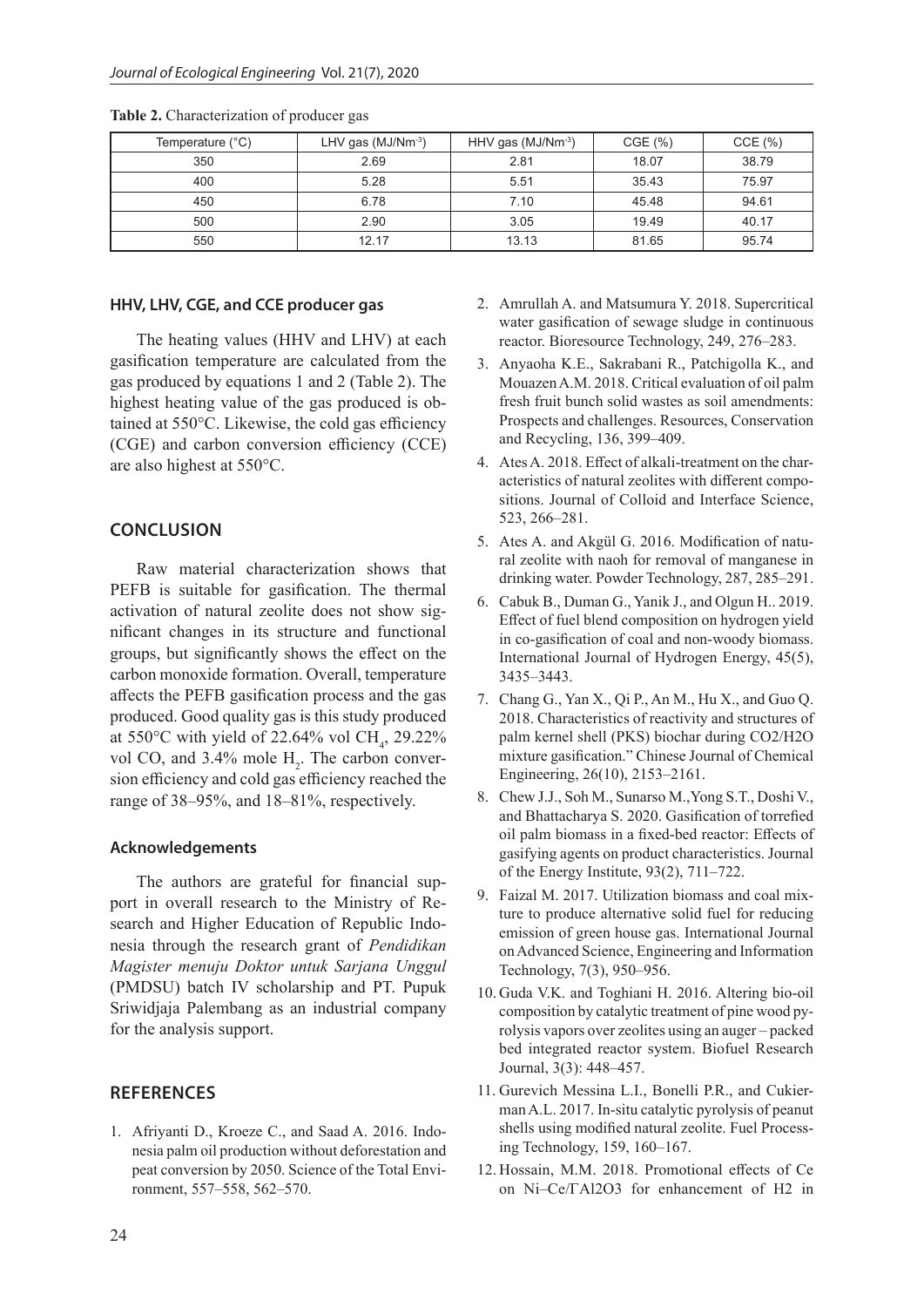hydrothermal gasification of biomass. International Journal of Hydrogen Energy, 43, 6088–6095.

- 13. Khanday, Ahmad W., Kabir G., and Hameed B.H. 2016. Catalytic pyrolysis of oil palm mesocarp fibre on a zeolite derived from low-cost oil palm ash. Energy Conversion and Management, 127, 265–272.
- 14. Kodir A., Hartono D.M., Haeruman H., and Mansur I. 2017. Integrated post mining landscape for sustainable land use: A case study in South Sumatera, Indonesia. Sustainable Environment Research, 27(4), 203–213.
- 15. Kwiencinska A., Iluk T., and Kochel M. 2016. Utilization of aqueous-tar condensates formed during gasification. Journal of Ecological Engineering, 17(5), 132–137.
- 16. Li Y.H. and Chen H.H. 2018. Analysis of syngas production rate in empty fruit bunch steam gasification with varying control factors. International Journal of Hydrogen Energy, 43(2), 667–675.
- 17. Liew R.K., Nam W.L., Chong M.Y., Phang X.Y., Su M.H., Yek P.N.Y., Ma N.L., Cheng C.K., Chong C.T., and Lam S.S. 2018. Oil palm waste: An abundant and promising feedstock for microwave pyrolysis conversion into good quality biochar with potential multi-applications. Process Safety and Environmental Protection, 115, 57–69.
- 18. Mahlia T.M.I., Ismail N., Hossain N., Silitonga A.S., and Shamsuddin A.H. 2019. Palm oil and its wastes as bioenergy sources: A comprehensive review. Environmental Science and Pollution Research, 26, 14849–14866.
- 19. Miandad R., Barakat M.A., Rehan M., Aburiazaiza A.S., Ismail I.M.I., and Nizami A.S. 2017. Plastic waste to liquid oil through catalytic pyrolysis using natural and synthetic zeolite catalysts. Waste Management, 69, 66–78.
- 20. Monir M.U., Aziz A.A., Kristanti R.A., and Yousuf A. 2018. Co-gasification of empty fruit bunch in a downdraft reactor: A pilot scale approach. Bioresource Technology Reports, 1, 39–49.
- 21. Naghizadeh M., Taher M.A., Behzadi M., and Moghaddam F.H. 2017. Preparation a novel magnetic natural nano zeolite for preconcentration of cadmium and its determination by ETAAS. Environmental Nanotechnology, Monitoring and Management, 8, 261–267.
- 22. Nikolov A., Nugteren H., and Rostovsky I. 2020. Optimization of geopolymers based on natural zeolite clinoptilolite by calcination and use of aluminate activators. Construction and Building Materials, 243, 118257.
- 23. Nizami A.S., Ouda O.K.M., Rehan M., El-Maghraby A.M.O., Gardy J., Hassanpour A., Kumar S., and Ismail I.M.I. 2016. The potential of saudi arabian natural zeolites in energy recovery technologies. Energy, 108, 162–171.
- 24. Ooi Z.X., Teoh Y.P., Kunasundari B., and Shuit S.W. 2017. Oil palm frond as a sustainable and promising biomass source in Malaysia: A review. Environmental Progress & Sustainable Energy.
- 25. Patra T.K. and Sheth P.N. 2015. Biomass gasification models for downdraft gasifier: A state-of-theart review. Renewable and Sustainable Energy Reviews, 50, 583–593.
- 26. Pino N., Buitrago-Sierra R., and López D. 2019. Conversion of biomass-derived furanics to fuelrange hydrocarbons: Use of palm oil empty fruit bunches. Waste and Biomass Valorization, 11, 565–577.
- 27. Putrasari Y., Praptijanto A., Santoso W.B., and Lim O. 2016. Resources, policy, and research activities of biofuel in Indonesia: A review. Energy Reports, 2, 237–245.
- 28.Rozas R., Escalona N., Sepulveda C., Leiva K., Chimentao R.J., Garcia R., and Fierro J.L.G.. 2019. Catalytic gasification of pine-sawdust: Effect of primary and secondary catalysts. Journal of the Energy Institute, 92(6), 1727–1735.
- 29. Sarafraz M.M., Safaei M.R., Jafarian M., Goodarzi M., and Arjomandi M.. 2019. High Quality Syngas production with supercritical biomass gasification integrated with a water–gas shift reactor. Energies, 12(13), 2591.
- 30. Saraya M.E.I. and Thabet M.S. 2018. Characterization and evaluation of natural zeolite as a pozzolanic material. Al-Azhar Bulletin of Science, 29, 17–34.
- 31. Sazali S.N., Al-attab K.A., and Zainal Z.A. 2019. Gasification enhancement and tar reduction using air fogging system in a double walled downdraft biomass gasifier. Energy, 186, 115901.
- 32. Shahputra M.A. and Zen Z. 2018. Positive and negative impacts of oil palm expansion in indonesia and the prospect to achieve sustainable palm oil. IOP Conference Series: Earth and Environmental Science, 122.
- 33. Shayan E, Zare V., and Mirzaee I. 2018. Hydrogen production from biomass gasification; A theoretical comparison of using different gasification agents. Energy Conversion and Management, 159, 30–41.
- 34. Sihombing J.L., Pulungan A.N., Herlinawati H., Yusuf M., Gea S., Agusnar H., Wirjosentono B., and Hutapea Y.A. 2020. Characteristic and catalytic performance of Co and Co-Mo metal impregnated in sarulla natural zeolite catalyst for hydrocracking of MEFA rubber seed oil into biogasoline fraction. Catalysts, 10(1), 121.
- 35. Sivasangar S., Zainal Z., Salmiaton A., and Taufiq-Yap Y. H.. 2015. Supercritical water gasification of empty fruit bunches from oil palm for hydrogen production. Fuel, 143, 563–569.
- 36. Soria-Verdugo A., Berg L.V., Serrano D., Hochenauer C., Scharler R., and Anca-Couce A. 2019.